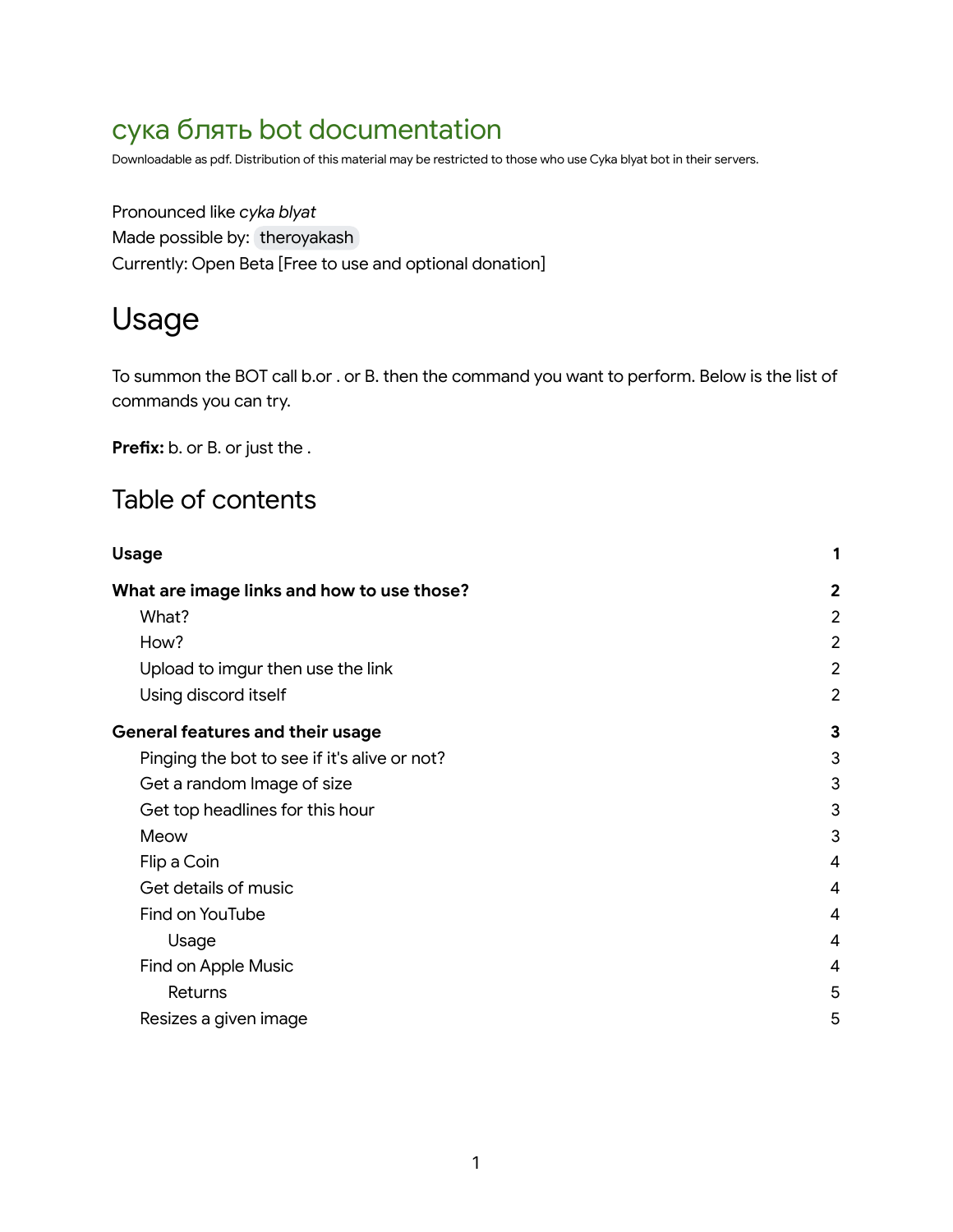# <span id="page-1-0"></span>What are image links and how to use those?

During the usage of the cyka blyat bot you'll see various times you are needed to give the bot some kind of image-url. In this section you'll read what are those?

## <span id="page-1-1"></span>What?

Image links are the link when you tap on those instead of loading a website, an image is loaded. These links may end with .jpg or .png or even .gif. So these are the image links. When you use this bot sometimes there is a requirement to give an image link to the bot. I'll show you a couple of ways to get links for your own library images. If you already have the link you can skip though. To get an already existing image's link from any website (eg Google Image Search) right click on the image and then copy the image address.

#### <span id="page-1-2"></span>How?

Few ways you can get the links for your images those are the followings:

## <span id="page-1-3"></span>Upload to imgur then use the link

**Imgur** is a free image hosting service. You can upload your image to imgur and get the link for your image. Visit <https://www.imgur.com> then sign in and upload the image. Then follow these steps:

- Make your post public or hidden. To make public you need to submit a title for the post.
- Tap on three dot at the corner of the image
- Press Get Share links
- Copy the BBCode Forum link. It'll look something like this: [img]<https://i.imgur.com/bIzxWzN.png[/img]>

Notice now you have a .png link on your hand. So cut out the rest and take that .png part https://i.imgur.com/blzxWzN.png. This is your Image url.

## <span id="page-1-4"></span>Using discord itself

● First tap the plus right at the corner of the message box and upload an image. For mobile users upload an image to the chat.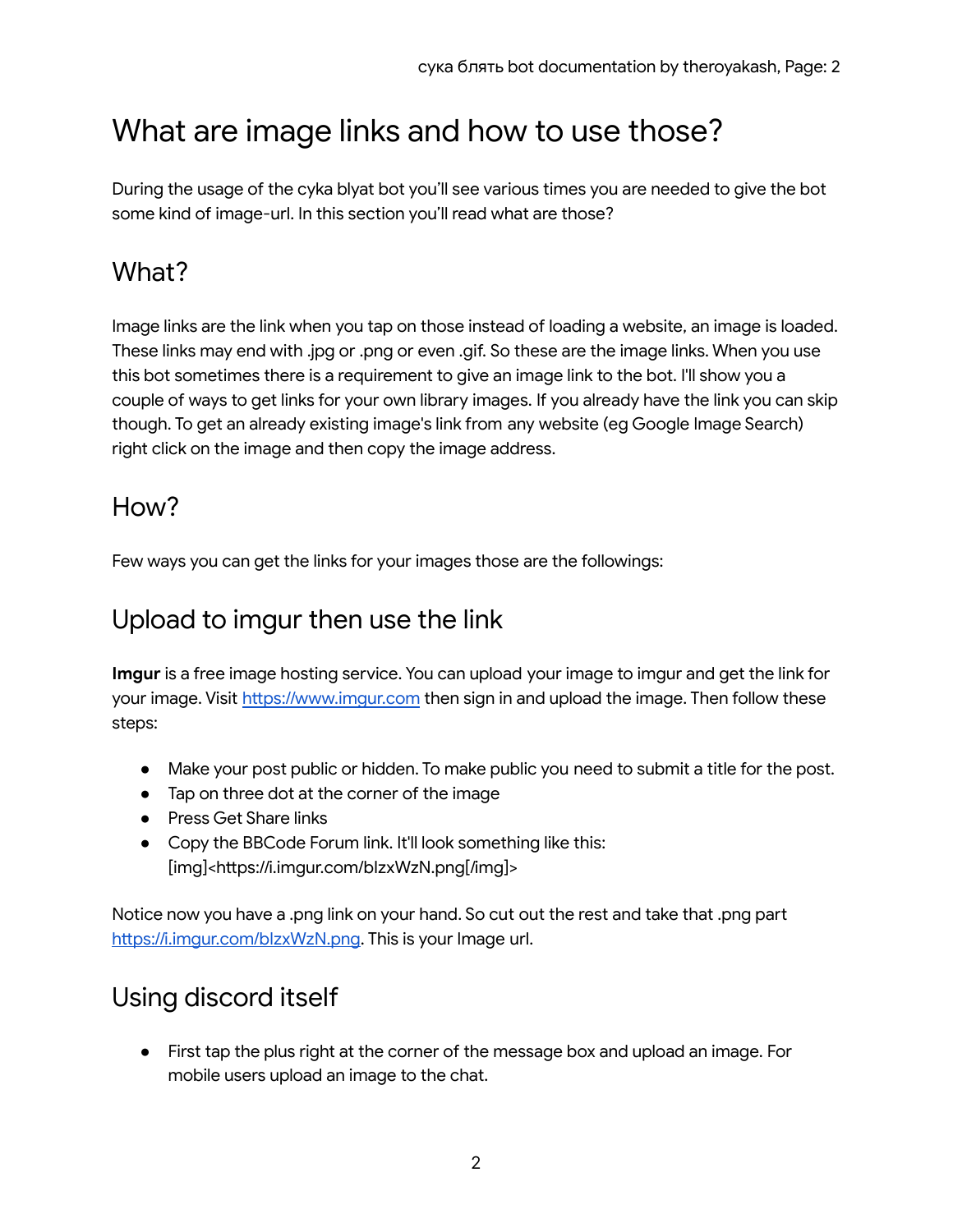● Now right click on the image for desktop users or press and hold (or tap share) for the mobile users then click copy link and that's your image link.

# <span id="page-2-0"></span>General features and their usage

#### <span id="page-2-1"></span>Pinging the bot to see if it's alive or not?

Usage: b.ping or .ping Returns: An emoji reminding you if it's operational right now.

#### <span id="page-2-2"></span>Get a random Image of size

Usage: randimg or randomimage either command will work. b.randomimage {hsize} {vsize} b.randimg {hsize} {vsize}

specific use case: b.randimg 4000 3000 will return you an 4000 pixel wide and 3000 pixel tall image (a 12 MP image).

Here the hsize and the vsize refers to the image's horizontal and vertical pixel count, this means how wide and tall your picture needs to be?

#### <span id="page-2-3"></span>Get top headlines for this hour

Usage: b.news {number of top news you want}

Returns: Specified amount of top headlines specific to India. For example: **b.news 8** will return 8 top headlines during this hour. Headlines will be specific to India. You can call upto a maximum of 35 news articles at a time.

#### <span id="page-2-4"></span>Meow

Usage: b.meow

Returns: Returns a random cat gif directly pulled from Giphy servers.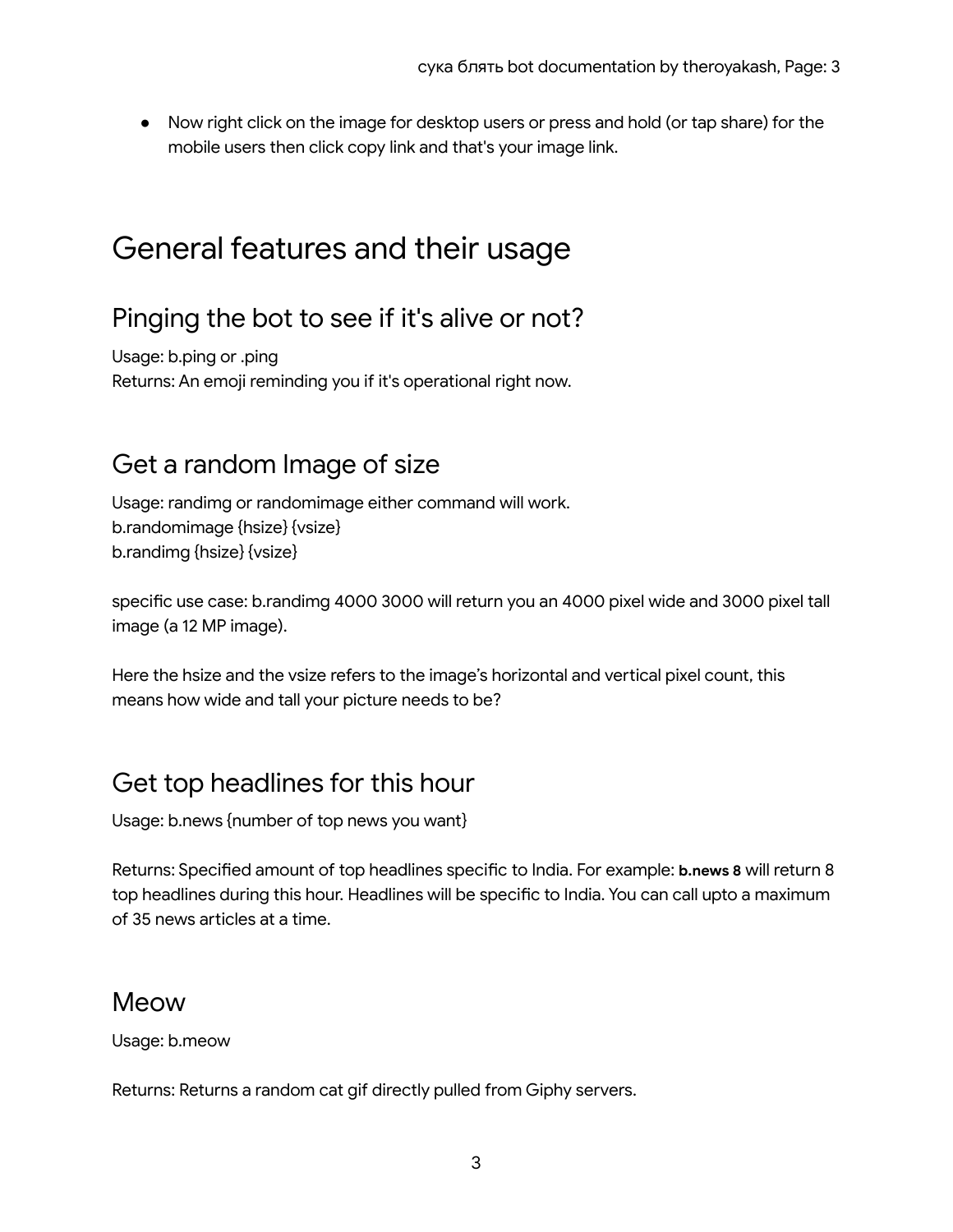## <span id="page-3-0"></span>Flip a Coin

Usage: b.flip

Returns head or tails determined completely at random. Heads or tails depending upon a random flip inside a complex computer circuit.

#### <span id="page-3-1"></span>Get details of music

Currently supports Apple Music search and YouTube search. APIs are provided by me from theroyakashapis.herokuapp.com See API docs if you want to build on your own application [here](https://www.github.com/theroyakash/music-api)

#### <span id="page-3-2"></span>Find on YouTube

#### <span id="page-3-3"></span>Usage

b.youtube music name // You can add spaces commas anything .youtube music name or B.youtube music name

Here are some examples how you can summon the bot,

b.youtube Past Life by Selena b.youtube Cardigan b.youtube Nightlight by finding hope b.youtube Hold on

Returns: The YouTube video link for the search.

## <span id="page-3-4"></span>Find on Apple Music

b.apple music name // You can add spaces commas anything .apple music name or B.apple music name

Here are some examples how you can summon the bot,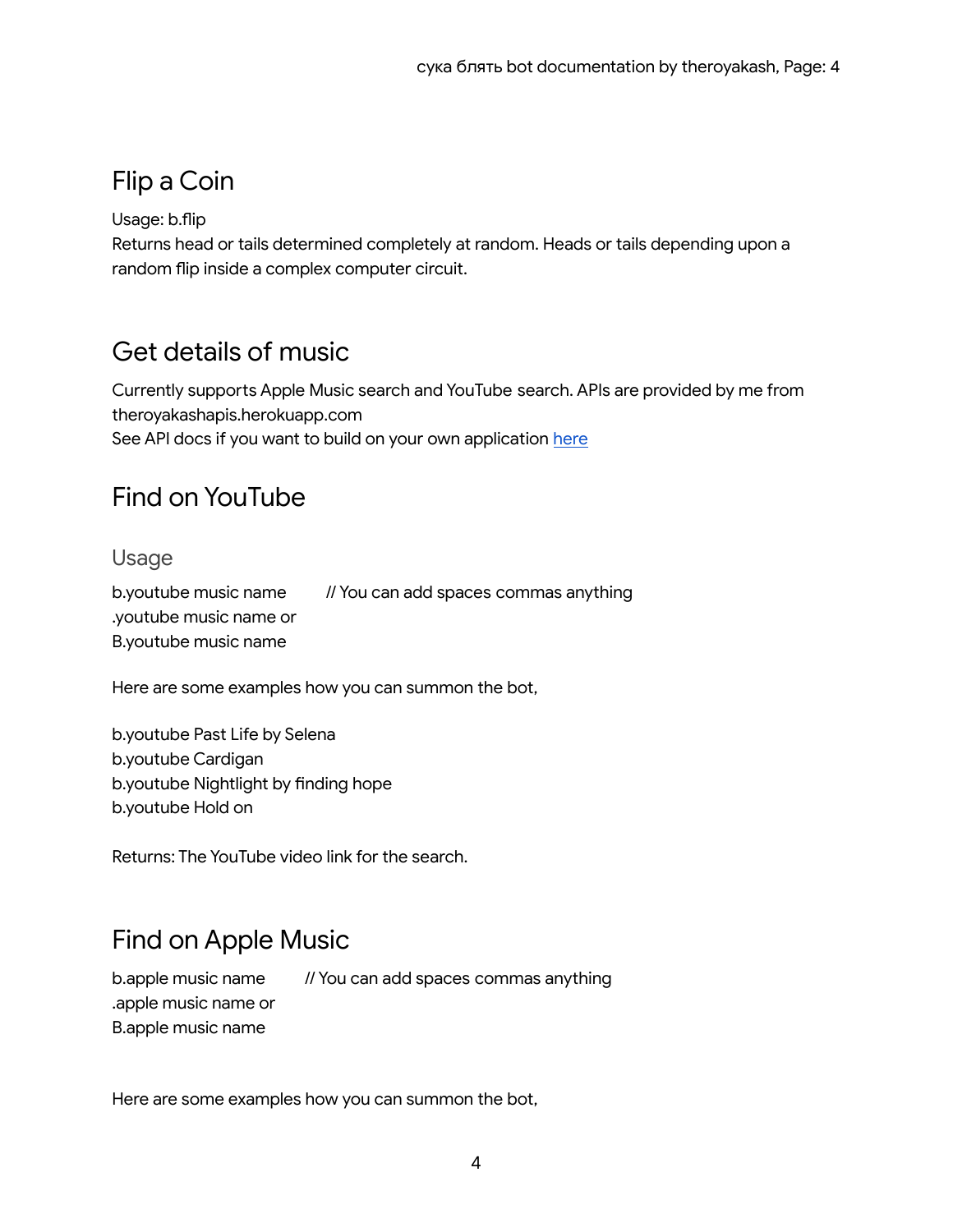b.apple Past Life by Selena b.apple Cardigan b.apple Nightlight by finding hope b.apple Hold on

<span id="page-4-0"></span>Returns

Music link along with the artwork in a beautiful embed.

#### <span id="page-4-1"></span>Resizes a given image

Usage: b.resize {image\_url} {width} Read what are image url here or up in the beginning of the docs.

Returns a resized image to chat.

Important: You don't need to provide height. To preserve the aspect ratio of the image height is determined by the algorithm to maintain the aspect ratio.

#### uWu translator

Uses theroyakash made custom API Usage: b.uwu {your statement here}

Your statement can have any number of words upto permitted by discord itself, and mustn't contain cuss words. It's against discord policy.

Returns: the uWu converted data right back at the chat. Here is an example



5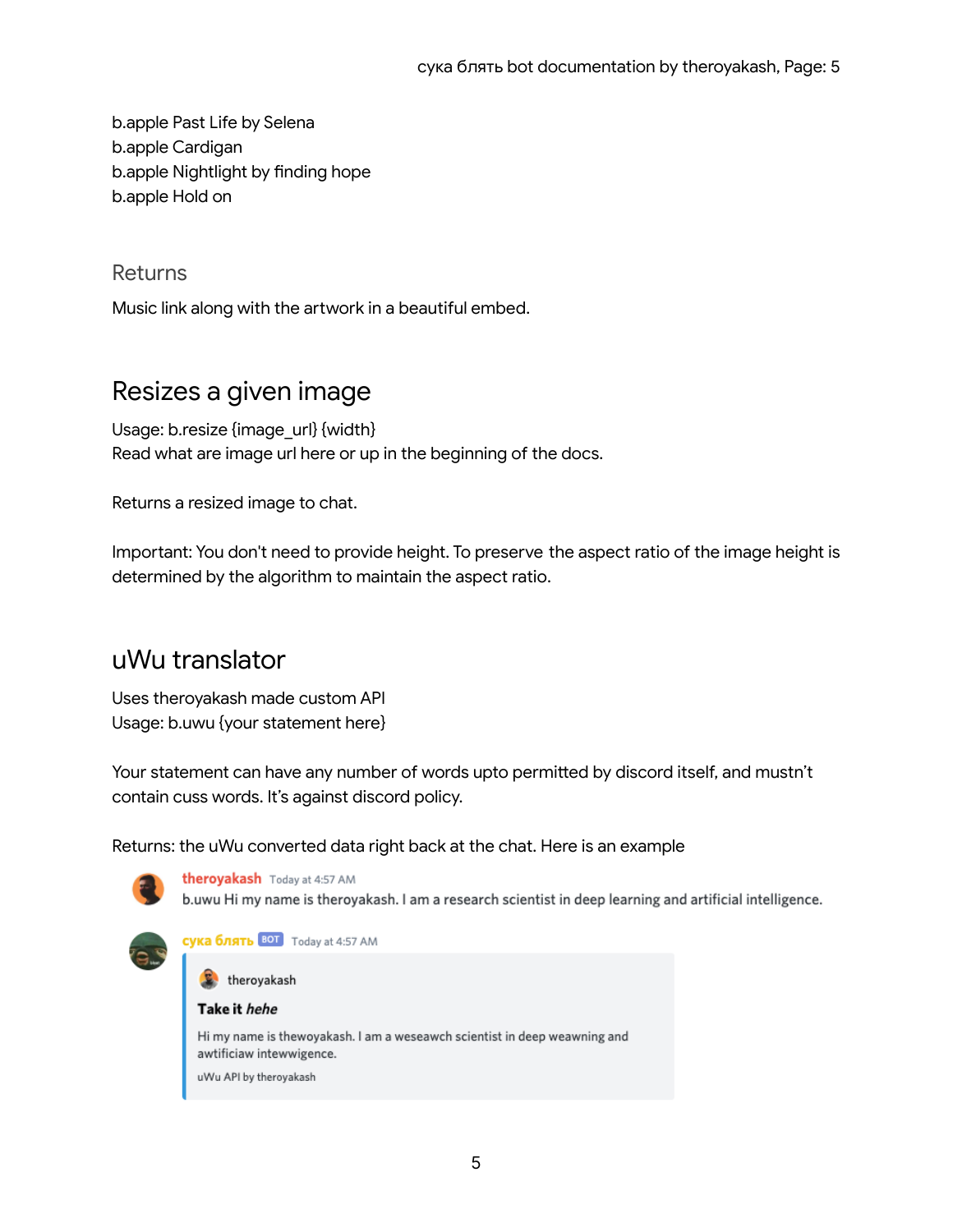# Signature features and their usage

#### Memes

Who doesn't want memes in their discord. Enjoy top quality memes pulled directly from the dankest subreddits directly onto your chat.

Usage: b.meme or b.memes

Returns: Dankest meme right back into the chat with nice embed.

#### This person doesn't exists

Returns an AI generated image of a person (man/woman) who doesn't exist in the real world. Image that you'll get is a generative adversarial network generated image using NVIDIA's styleGAN algorithm.

Usage: b.tpdx

Here is an screenshot on how this works

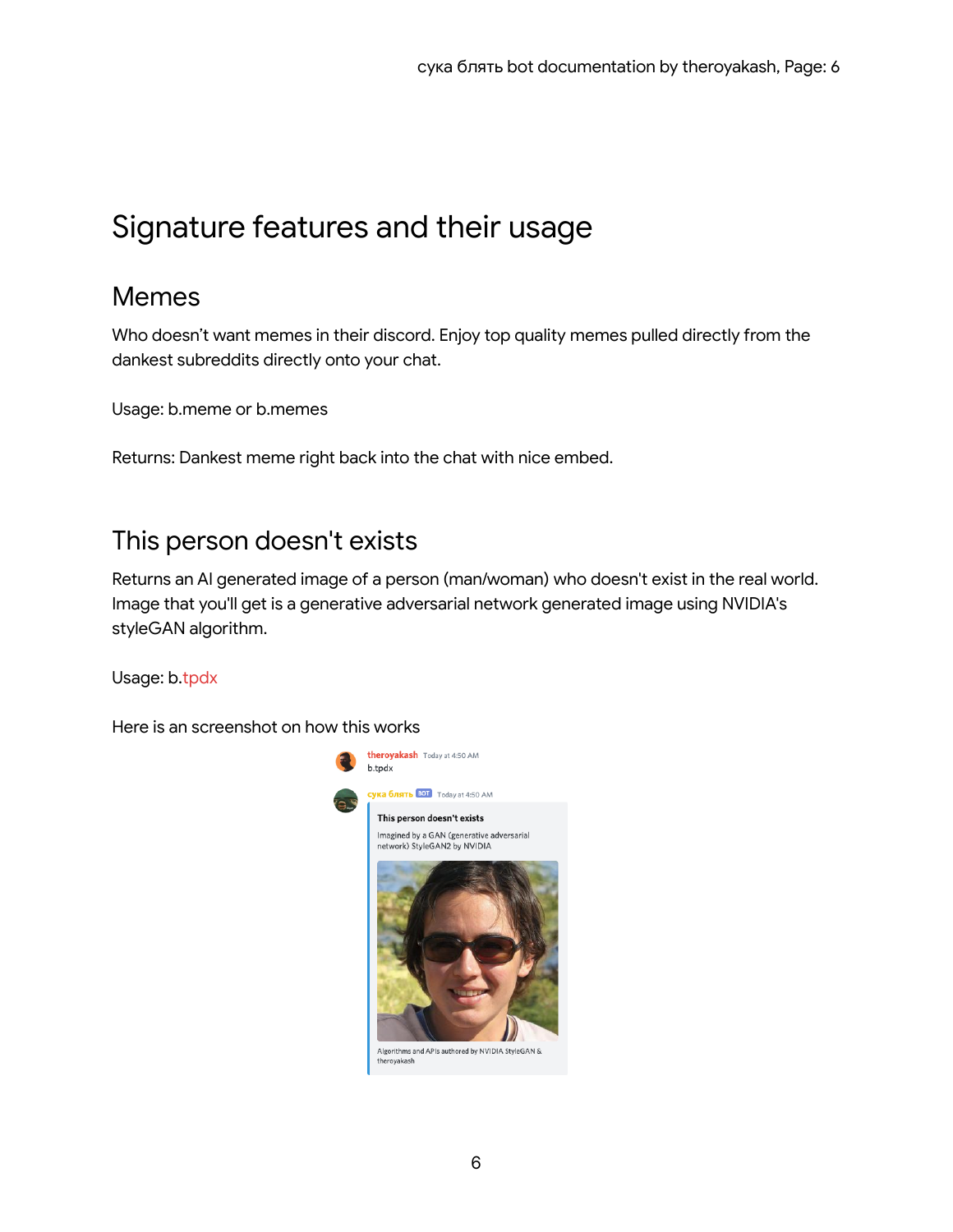#### Blur an image

Usage: b.blur {image\_url} {blur radius}

What is the image url? You can read about it here or just read that from the beginning of this docs.

blur radius is an integer meaning it belongs to (1, 2, 3, ..., 68, 69, ..., 419, 420, ..., any positive number)

Returns a blurred image right back to the chat. The blur radius will determine how strong the blur filter should go. The mathematical formula used to blur images is the gaussian blur technique. Read more about gaussian blur techniques here.

#### [https://en.wikipedia.org/wiki/Gaussian\\_blur](https://en.wikipedia.org/wiki/Gaussian_blur)

Using smaller radius makes smooth images and reduces the sharpness and makes them pleasing to the eyes. Try for yourself.

#### **NeurTTS**

Text to speech any sentence or paragraph using Deep Neural architecture. This was implemented by [surdebmalya2001@gmail.com](mailto:surdebmalya2001@gmail.com)

Usage: b.tts {Your Quote} Returns a mp3 file that will contain the audio generated by AI on that sentence.

## Detect Edges

Usage: b.edges {image url}

Returns: All the detectable edges from the image. Here is an example on how you would use it.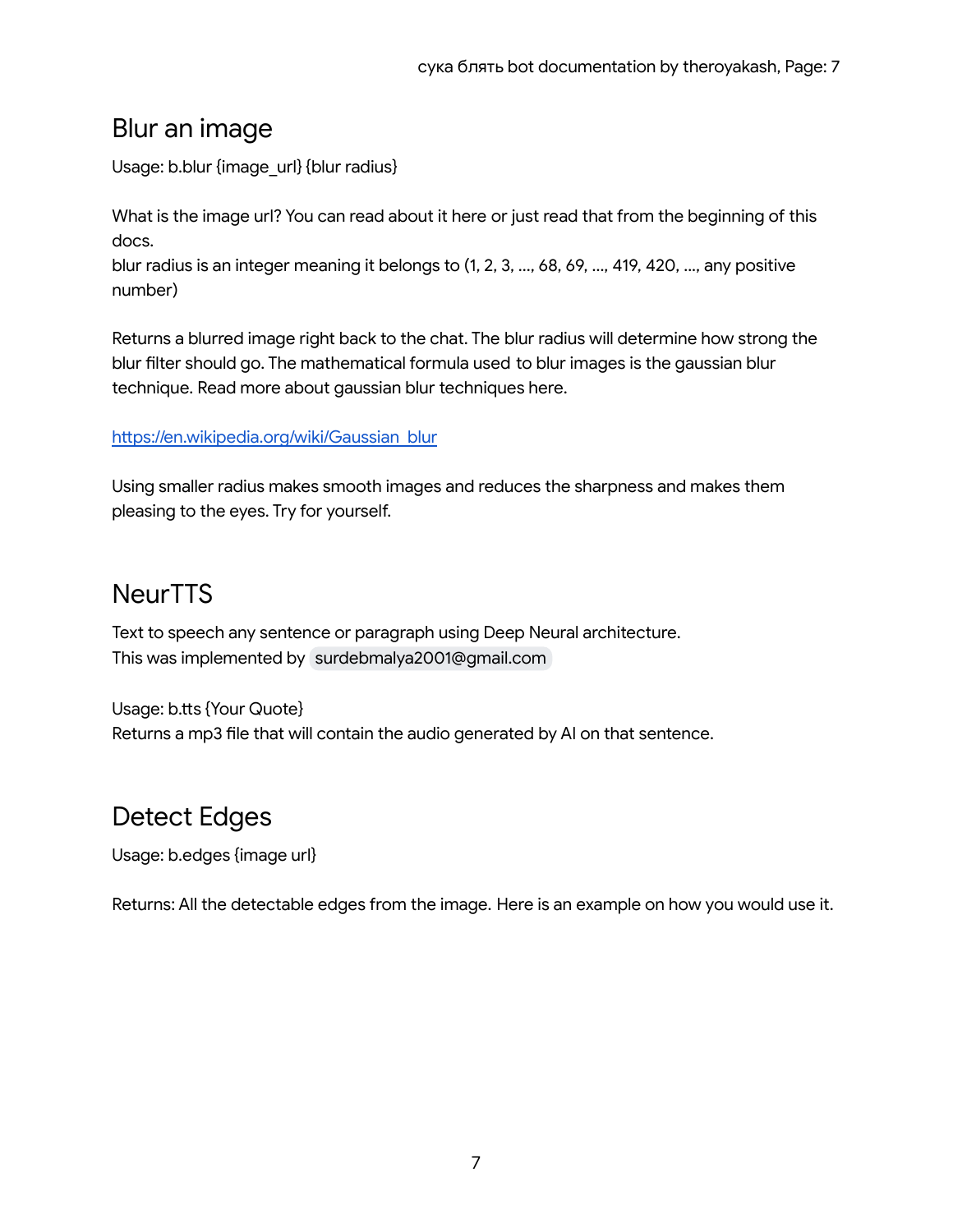

## Neural Network Predictions

This algorithm uses Vision API developed by theroyakash. Contact theroyakash for more info.

Usage: b.see {image\_url}

Returns predictions made by a neural network upon looking at the image. Uses the Vision API by [theroyakash](mailto:theakashaiims@gmail.com) to make the predictions. Inference is done in a fraction of a second.

Here is an example on how this works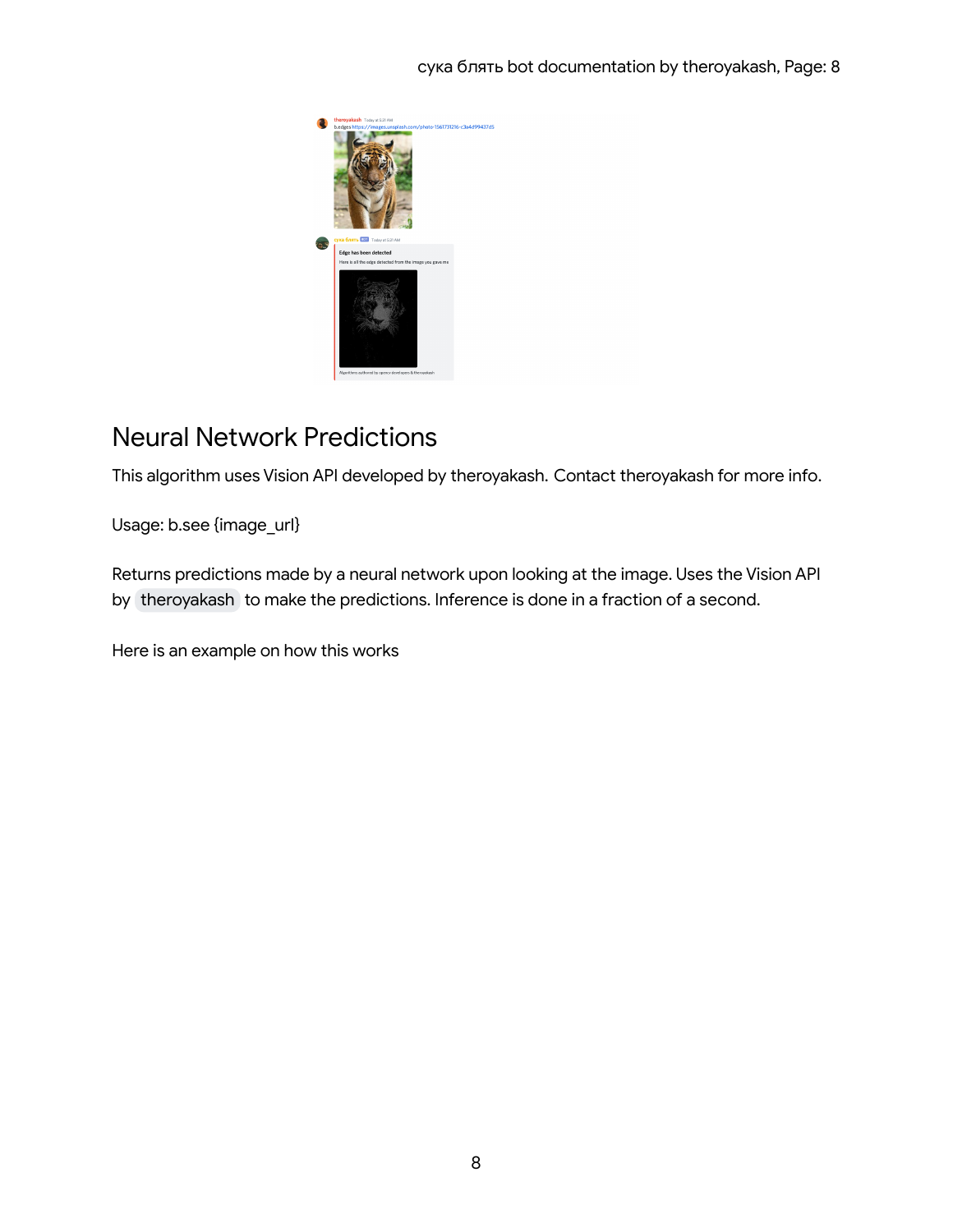



сука блять **ВОТ** Today at 5:26 AM Gimme a sec. Neural Network's predictions takes time.

#### Predictions from the network

tiger with 90.82% accuracy tiger\_cat with 8.55% accuracy jaguar with 0.43% accuracy leopard with 0.16% accuracy lynx with 0.02% accuracy Algorithms authored by theroyakash

## Get a gif for anything

Usage: b.gif {Search Term}

Specific use cases may look like this: b.gif Donald Trump or b.gif fresh oranges or b.gif apples or b.gif hamster.

Returns the GIF right back to the chat. Search anything you want.

#### Translate into any language

Usage: b.translate {language code} Sentence which you want to translate

Returns: Returns a translated text into the language code that you've mentioned. So to translate **My name is theroyakash and I am a computer scientist with research in deep learning** sentence into Spanish you need to write the following query